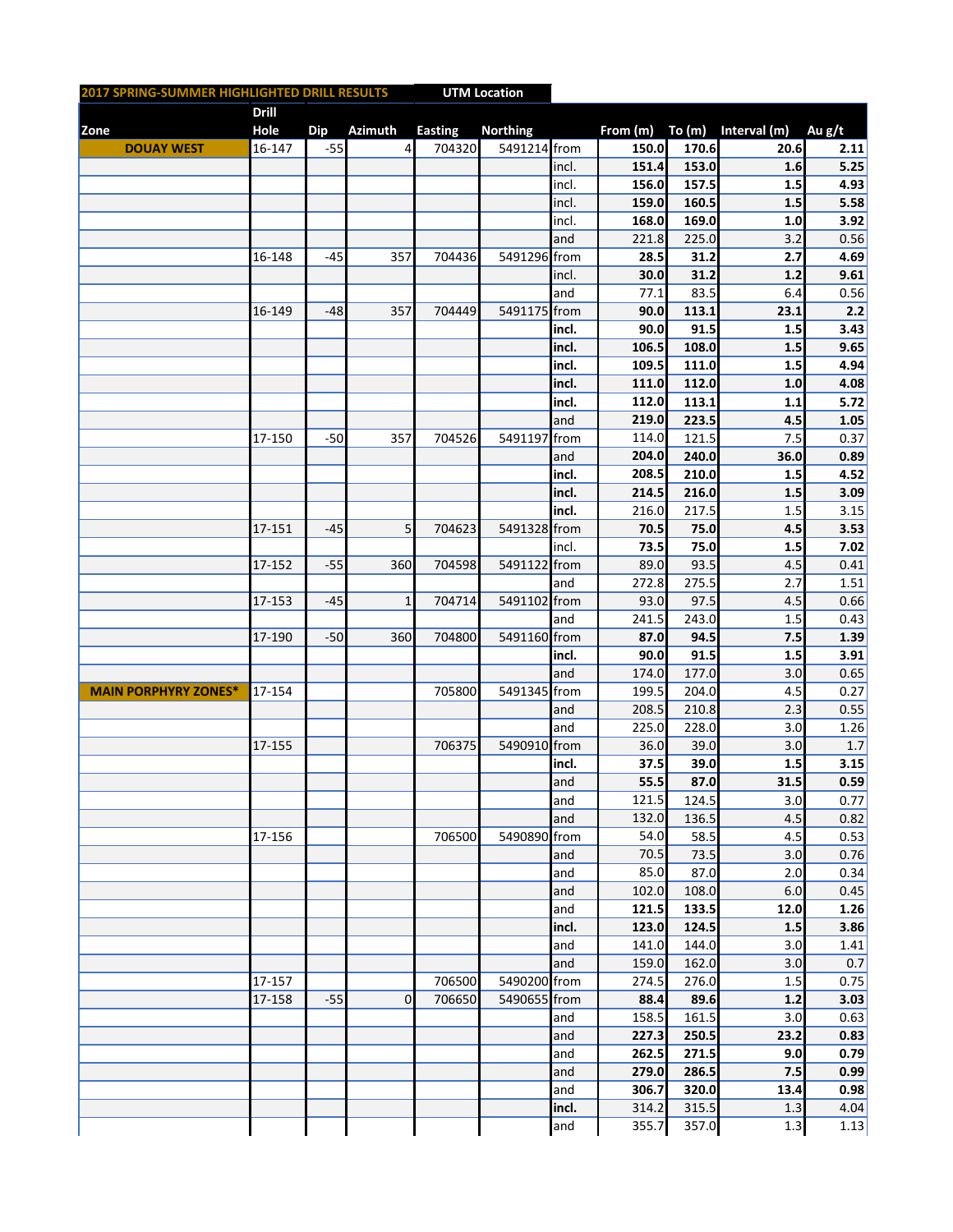|         |       |     |        |              | and   | 387.4 | 406.4 | 19.0 | 1.05    |
|---------|-------|-----|--------|--------------|-------|-------|-------|------|---------|
|         |       |     |        |              | incl. | 387.4 | 388.9 | 1.5  | 4.92    |
| 17-161  | $-75$ | 360 | 706500 | 5490150 from |       | 442.5 | 445.5 | 3.0  | 0.85    |
| 17-182  | $-50$ | 360 | 706700 | 5490300 from |       | 375.0 | 382.5 | 7.5  | 1.03    |
|         |       |     |        |              | and   | 405.0 | 408.0 | 3.0  | 0.63    |
|         |       |     |        |              | and   | 436.5 | 442.5 | 6.0  | 0.55    |
|         |       |     |        |              | and   | 447.0 | 448.5 | 1.5  | 0.55    |
|         |       |     |        |              |       | 471.0 |       |      |         |
|         |       |     |        |              | and   |       | 472.5 | 1.5  | 0.58    |
|         |       |     |        |              | and   | 478.5 | 481.5 | 3.0  | 0.43    |
|         |       |     |        |              | and   | 562.5 | 567.0 | 4.5  | 0.41    |
|         |       |     |        |              | and   | 577.5 | 579.0 | 1.5  | 0.31    |
|         |       |     |        |              | and   | 595.5 | 609.0 | 13.5 | 0.46    |
|         |       |     |        |              | and   | 634.5 | 649.5 | 15.0 | 0.47    |
|         |       |     |        |              | and   | 661.5 | 673.5 | 12.0 | 0.3     |
| 17-184  |       |     | 707000 | 5490290 from |       | 35.2  | 39.7  | 4.5  | 0.36    |
|         |       |     |        |              | and   | 63.7  | 68.2  | 4.5  | 0.29    |
|         |       |     |        |              | and   | 159.8 | 161.3 | 1.5  | 0.33    |
| 17-185  |       |     | 707000 | 5490150 from |       | 70.2  | 72.9  | 2.7  | 0.28    |
|         |       |     |        |              | and   | 402.9 | 411.8 | 8.9  | 0.47    |
| 17-187  | $-55$ | 360 | 706800 | 5490630 from |       | 97.5  | 100.5 | 3.0  | 1.15    |
|         |       |     |        |              | and   | 133.5 | 141.0 | 7.5  | 0.86    |
|         |       |     |        |              | and   | 145.0 | 147.0 | 2.0  | 2.71    |
|         |       |     |        |              | incl. | 145.9 | 147.0 | 1.1  | 4.84    |
|         |       |     |        |              | and   | 201.0 | 204.0 | 3.0  | 0.33    |
|         |       |     |        |              | and   | 213.0 | 214.5 | 1.5  | 1.45    |
|         |       |     |        |              | and   | 250.5 | 256.5 | 6.0  | 0.51    |
|         |       |     |        |              | and   | 330.0 | 331.5 | 1.5  | 0.87    |
|         |       |     |        |              |       |       |       |      |         |
|         |       |     |        |              | and   | 345.0 | 351.0 | 6.0  | 1.12    |
|         |       |     |        |              | and   | 361.5 | 370.5 | 9.0  | 0.56    |
|         |       |     |        |              | and   | 379.5 | 390.0 | 10.5 | 1.45    |
|         |       |     |        |              | incl. | 379.5 | 381.0 | 1.5  | 4.13    |
|         |       |     |        |              | and   | 408.0 | 423.0 | 15.0 | 0.35    |
|         |       |     |        |              | and   | 183.0 | 184.5 | 1.5  | 1.28    |
|         |       |     |        |              | and   | 232.0 | 242.2 | 10.2 | 0.49    |
| 17-192  |       |     | 706800 | 5490270 from |       | 39.0  | 72.0  | 33.0 | 0.55    |
|         |       |     |        |              | incl. | 58.5  | 60.0  | 1.5  | 5.64    |
|         |       |     |        |              | and   | 81.0  | 85.5  | 4.5  | 0.34    |
|         |       |     |        |              | and   | 108.0 | 127.5 | 19.5 | 0.34    |
|         |       |     |        |              | and   | 162.8 | 173.0 | 10.2 | 0.77    |
|         |       |     |        |              | and   | 196.0 | 199.0 | 3.0  | 0.41    |
| 17-194  | $-55$ | 360 | 706050 | 5490640 from |       | 364.5 | 370.5 | 6.0  | 1.28    |
|         |       |     |        |              | land  | 381.5 | 396.3 | 14.8 | 1.37    |
|         |       |     |        |              | incl. | 390.0 | 391.5 | 1.5  | 5.52    |
|         |       |     |        |              | and   | 402.7 | 403.7 | 1.0  | 0.64    |
|         |       |     |        |              | and   | 426.4 | 427.9 | 1.5  | 1.08    |
|         |       |     |        |              | and   | 516.0 | 517.5 | 1.5  | 1.47    |
|         |       |     |        |              | and   | 537.0 | 538.5 | 1.5  | 0.74    |
| 17-195  | $-50$ | 360 | 706800 | 5490120 from |       | 349.5 | 351.0 | 1.5  | $1.1\,$ |
|         |       |     |        |              | and   | 420.0 | 421.5 | 1.5  | 1.22    |
| 17-196  | $-60$ | 360 | 706800 | 5490500 from |       | 102.3 | 103.5 | 1.2  | 0.59    |
|         |       |     |        |              | and   | 143.0 | 144.3 | 1.3  | 0.95    |
|         |       |     |        |              | and   | 171.0 | 172.5 | 1.5  | 0.91    |
|         |       |     |        |              | and   | 204.0 | 207.0 | 3.0  | 0.65    |
|         |       |     |        |              | and   | 499.5 | 505.5 | 6.0  | 0.33    |
|         |       |     |        |              | and   | 517.5 | 531.0 | 13.5 | 0.38    |
|         |       |     |        |              |       | 544.0 | 554.5 |      | 0.47    |
|         |       |     |        |              | and   |       |       | 10.5 |         |
|         |       |     |        |              | and   | 562.0 | 565.5 | 2.7  | 0.54    |
| 17-197A |       |     |        |              | and   | 80.4  | 104.3 | 23.9 | 0.51    |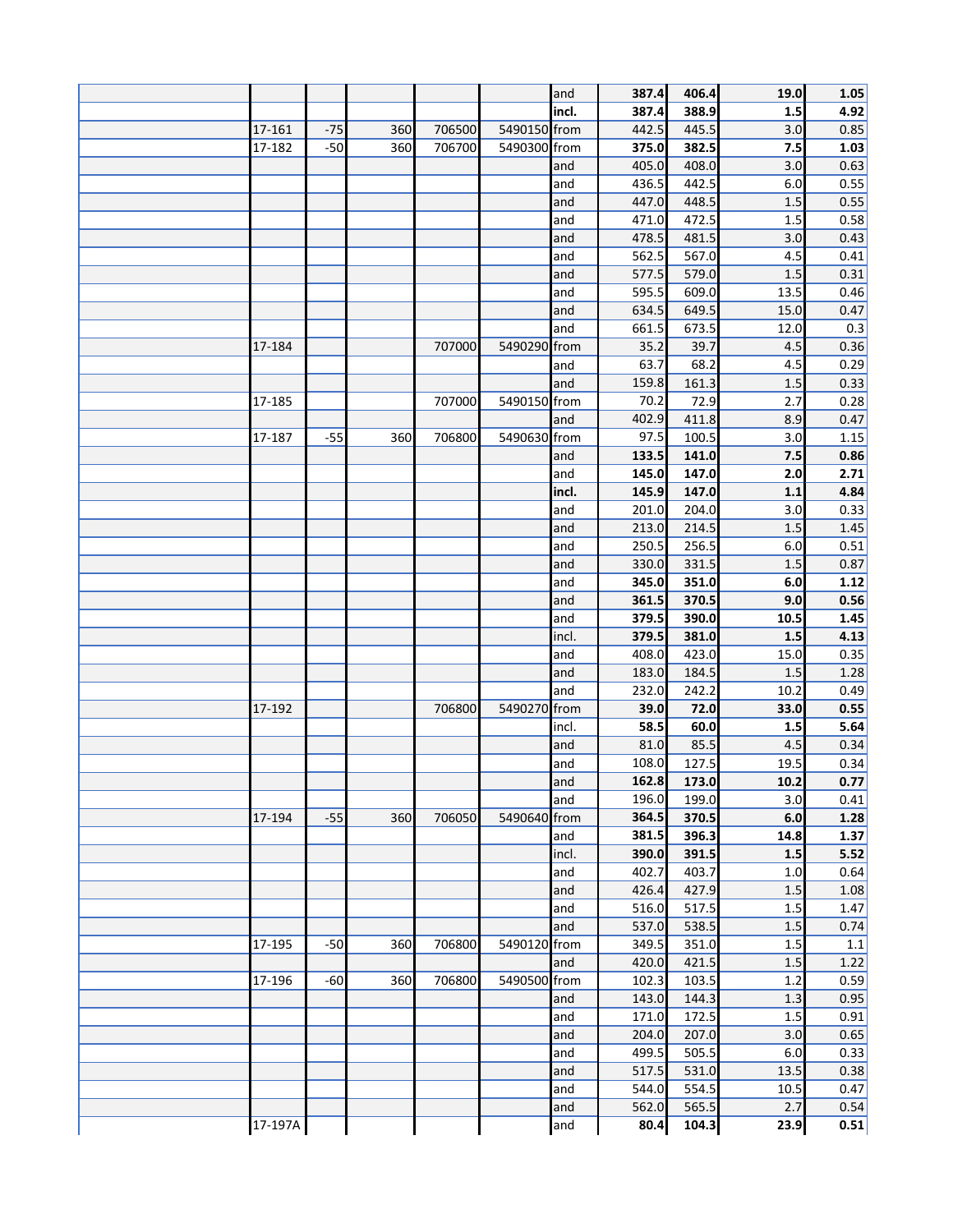|                    |        |       |     |        |              | and   | 114.3 | 115.3 | 1.0  | 0.81  |
|--------------------|--------|-------|-----|--------|--------------|-------|-------|-------|------|-------|
|                    |        |       |     |        |              | and   | 130.0 | 131.2 | 1.2  | 13.35 |
|                    |        |       |     |        |              | and   | 143.4 | 144.1 | 0.7  | 0.87  |
|                    |        |       |     |        |              | and   | 366.0 | 369.0 | 3.0  | 0.39  |
|                    |        |       |     |        |              | and   | 456.2 | 457.5 | 1.3  | 0.78  |
|                    |        |       |     |        |              | and   | 547.5 | 550.5 | 3.0  | 0.37  |
|                    | 17-200 | $-50$ | 360 | 707300 | 5491275 from |       | 102.0 | 105.0 | 3.0  | 0.54  |
|                    |        |       |     |        |              | and   | 285.0 | 289.5 | 4.5  | 4.68  |
|                    |        |       |     |        |              | incl. | 285.0 | 286.5 | 1.5  | 6.01  |
|                    |        |       |     |        |              | incl. | 286.5 | 288.0 | 1.5  | 7.16  |
|                    |        |       |     |        |              | and   | 298.5 | 301.5 | 3.0  | 0.77  |
|                    |        |       |     |        |              | and   | 351.7 | 355.0 | 3.3  | 0.33  |
|                    | 17-202 | $-45$ | 360 | 707450 | 5491168 from |       | 64.5  | 66.0  | 1.5  | 0.6   |
|                    |        |       |     |        |              | and   | 255.0 | 264.0 | 9.0  | 4.53  |
|                    |        |       |     |        |              | incl. | 255.0 | 256.5 | 1.5  | 15.7  |
|                    |        |       |     |        |              | incl. | 258.0 | 259.5 | 1.5  | 6.86  |
|                    |        |       |     |        |              | and   | 336.0 | 336.8 | 0.8  | 1.07  |
| <b>NW PORPHYRY</b> | 17-163 | $-50$ | 353 | 705025 | 5491998 from |       | 114.4 | 118.1 | 3.7  | 0.5   |
|                    |        |       |     |        |              | and   | 193.0 | 197.5 | 4.5  | 0.59  |
|                    |        |       |     |        |              | and   | 200.5 | 206.5 | 6.0  | 0.38  |
|                    | 17-165 | $-50$ | 356 | 705027 | 5491802      | from  | 21.0  | 25.5  | 4.5  | 0.3   |
|                    |        |       |     |        |              | and   | 131.5 | 134.0 | 3.0  | 0.4   |
|                    |        |       |     |        |              | and   | 143.5 | 151.0 | 7.5  | 0.86  |
|                    |        |       |     |        |              | and   | 168.0 | 169.5 | 1.5  | 0.87  |
|                    |        |       |     |        |              | and   | 172.5 | 175.5 | 3.0  | 0.38  |
|                    |        |       |     |        |              | and   | 212.5 | 213.6 | 1.1  | 0.42  |
|                    |        |       |     |        |              | and   | 235.0 | 236.5 | 1.5  | 0.42  |
|                    |        |       |     |        |              | and   | 306.5 | 312.5 | 6.0  | 0.42  |
|                    | 17-167 |       |     | 705025 | 5491600 from |       | 50.5  | 52.0  | 1.5  | 0.53  |
|                    |        |       |     |        |              | and   | 86.5  | 88.0  | 1.5  | 0.52  |
|                    |        |       |     |        |              | and   | 209.5 | 228.0 | 18.5 | 0.36  |
|                    |        |       |     |        |              | and   | 241.5 | 243.0 | 1.5  | 0.32  |
|                    |        |       |     |        |              | and   | 279.0 | 283.5 | 4.5  | 0.32  |
|                    | 17-168 |       |     | 703000 | 5492090 from |       | 126.1 | 129.2 | 3.1  | 0.22  |
|                    |        |       |     |        |              | and   | 389.1 | 391.8 | 2.7  | 0.34  |
|                    | 17-169 | $-51$ | 350 | 704800 | 5491700 from |       | 204.0 | 238.5 | 34.5 | 0.79  |
|                    |        |       |     |        |              | and   | 312.0 | 316.5 | 4.5  | 2.46  |
|                    |        |       |     |        |              | incl. | 312.0 | 313.5 | 1.5  | 5.32  |
|                    |        |       |     |        |              | and   | 325.5 | 328.5 | 3.0  | 0.44  |
|                    |        |       |     |        |              | and   | 336.0 | 345.0 | 9.0  | 0.72  |
|                    | 17-170 | $-50$ | 360 | 704400 | 5491960 from |       | 273.0 | 274.1 | 1.1  | 0.23  |
|                    | 17-171 |       |     | 705025 | 5491390 from |       | 121.0 | 124.0 | 3.0  | 0.42  |
|                    |        |       |     |        |              | and   | 142.0 | 143.5 | 1.5  | 0.45  |
|                    | 17-172 |       |     | 704000 | 5492170 from |       | 180.0 | 183.0 | 3.0  | 0.74  |
|                    |        |       |     |        |              | and   | 250.5 | 258.0 | 7.5  | 0.27  |
|                    |        |       |     |        |              | and   | 289.5 | 291.0 | 1.5  | 0.79  |
|                    |        |       |     |        |              | and   | 297.0 | 298.5 | 1.5  | 0.39  |
|                    | 17-173 |       |     | 705525 | 5492000 from |       | 132.0 | 139.5 | 7.5  | 0.64  |
|                    |        |       |     |        |              | and   | 196.5 | 201.0 | 4.5  | 0.55  |
|                    |        |       |     |        |              | and   | 205.5 | 207.0 | 1.5  | 0.77  |
|                    |        |       |     |        |              | and   | 219.0 | 222.0 | 3.0  | 2.19  |
|                    |        |       |     |        |              | and   | 231.0 | 232.5 | 1.5  | 0.65  |
|                    | 17-174 |       |     | 703500 | 5491950 from |       | 242.0 | 244.0 | 2.0  | 0.85  |
|                    |        |       |     |        |              | and   | 365.0 | 366.0 | 1.0  | 1.46  |
|                    | 17-175 |       |     | 705800 | 5492100 from |       | 46.5  | 48.0  | 1.5  | 0.57  |
|                    | 17-178 |       |     | 703500 | 5491750 from |       | 58.7  | 60.2  | 1.5  | 0.56  |
|                    |        |       |     |        |              | and   | 75.5  | 76.5  | 1.0  | 0.44  |
|                    |        |       |     |        |              | and   | 98.3  | 104.8 | 6.5  | 0.65  |